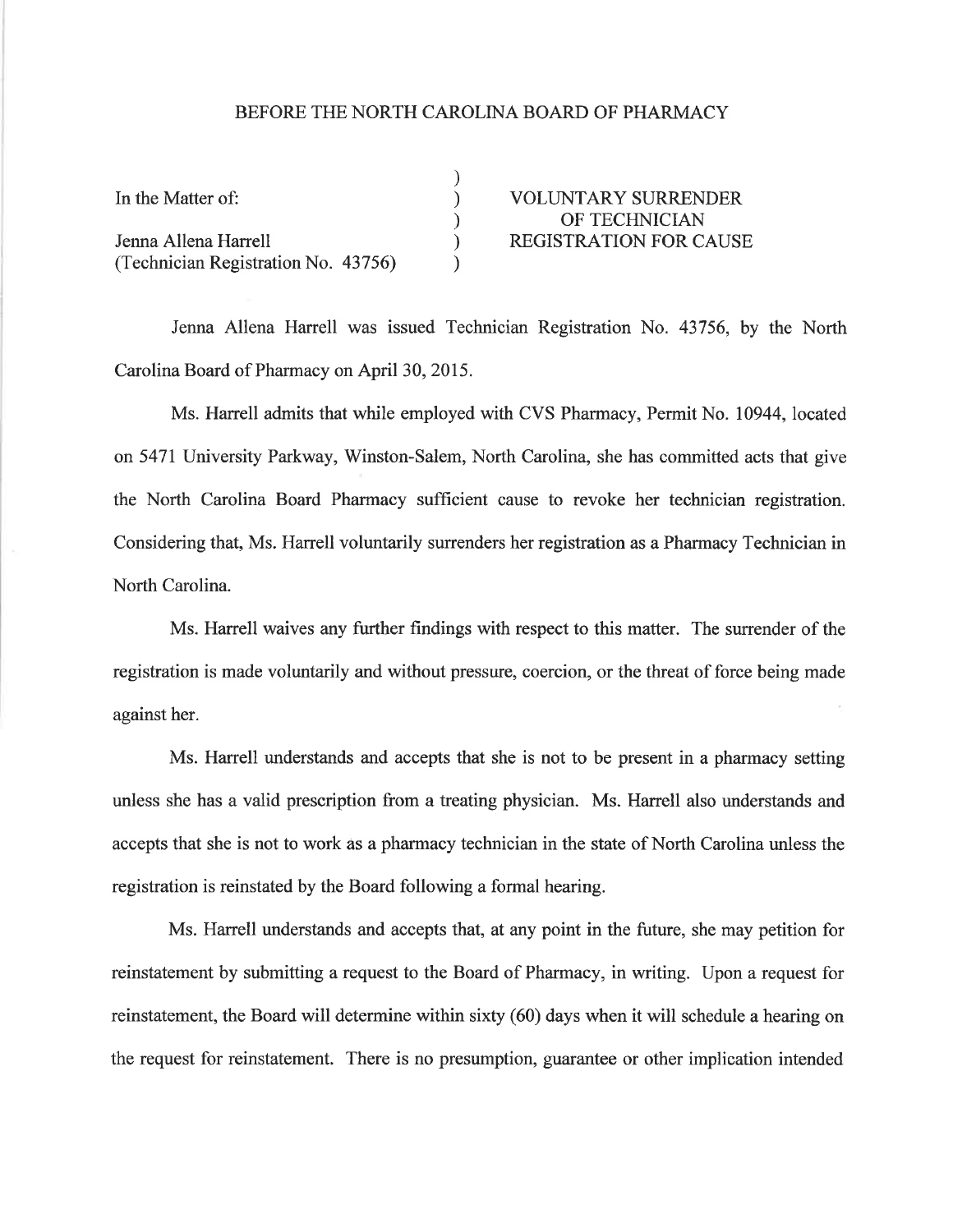within this document that the Board will reinstate the registration. The decision will be made by the Board based on consideration of all available evidence presented at a formal hearing before the Board. The registration will not be returned until and unless the Board issues a reinstatement order after any formal hearing.

This the  $\frac{12}{2}$  day of  $\frac{4}{5}$  2017.

 $J_{\text{Jenpa/Allena Harrell}}$